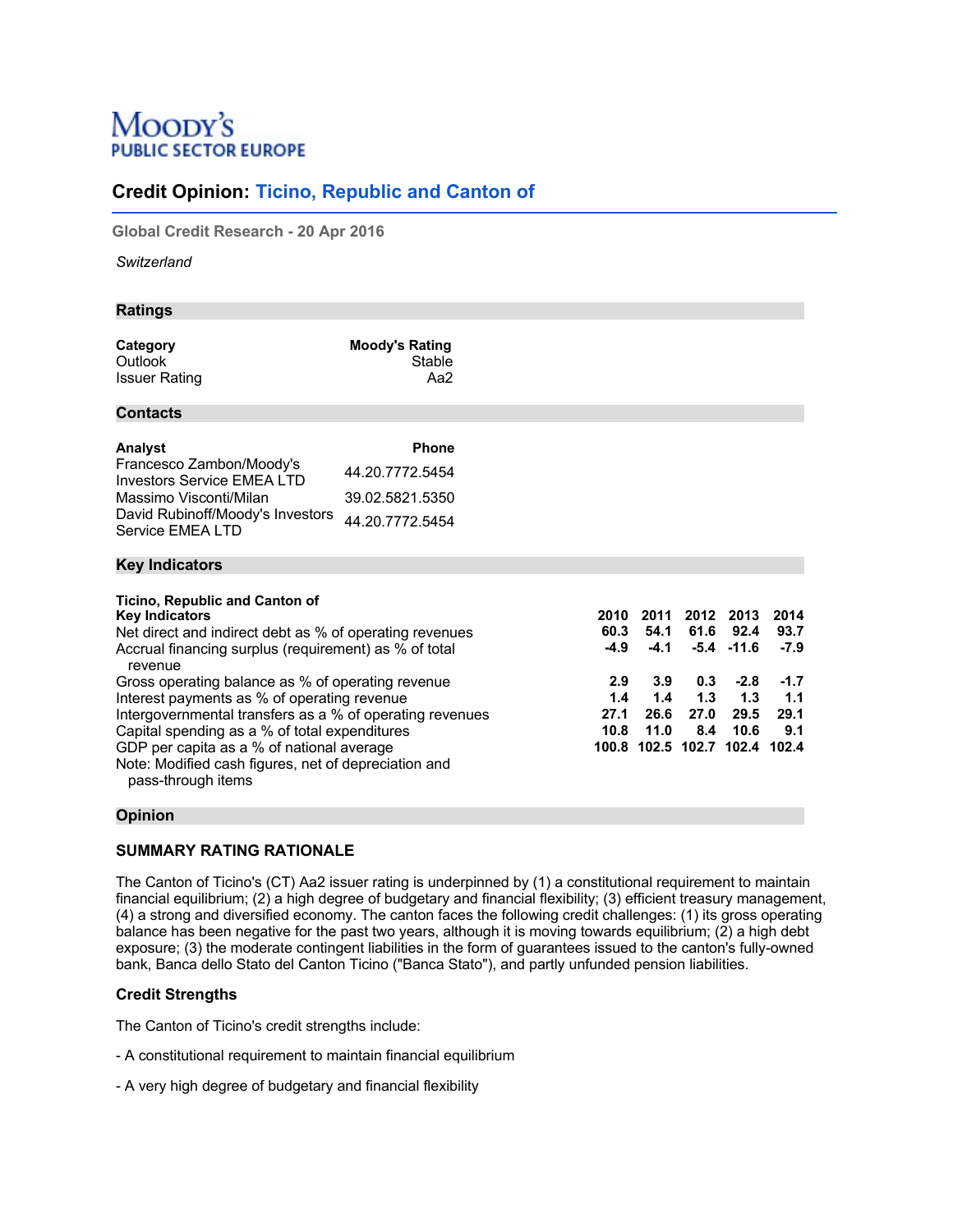- Efficient treasury management
- A strong and diversified economy

# **Credit Challenges**

The Canton of Ticino's credit challenges include:

- Negative gross operating balance, although converging to balance
- High debt levels
- Guarantees issued to wholly-owned bank

# **Rating Outlook**

The rating outlook is stable.

# **What Could Change the Rating - Up**

A positive gross operating balance amounting to a double-digit percentage of operating revenues, coupled with a structural deleveraging, would likely lead to an upgrade of Canton Ticino's rating.

# **What Could Change the Rating - Down**

A downgrade could result from (1) a materially higher than expected increase in the Canton's net direct and indirect debt ratio; and (2) significant financial pressure arising from contingent liabilities triggered by the cantonal bank or cantonal pension fund.

# **DETAILED RATING CONSIDERATIONS**

Canton Ticino`s Aa2 rating combines (1) a baseline credit assessment (BCA) of aa2, and (2) a moderate likelihood of extraordinary support from the federal government in the event that the canton faced acute liquidity stress.

# **Baseline Credit Assessment**

#### A CONSTITUTIONAL REQUIREMENT TO MAINTAIN FINANCIAL EQUILIBRIUM

A recent change in CT's constitutional law requires it to maintain an operating financial equilibrium, a credit positive. The cantonal government has put in place a financial plan, focused on spending reductions, which will allow it to comply by 2018 at the latest. This plan, which we see as realistic, is in line with the cantonal rule which sets annual and cumulative operating deficit limits of 4% and 9% of operating revenues (CHF130 million and CHF300 million for Ticino) respectively.

CT recently announced a spending review designed to eliminate its annual operating deficit, which stood at CHF128 million, or a modest 4% of operating revenues, in 2014 and CHF91 million in 2015 (latest reported figures). The spending review is designed to achieve savings of CHF120 million in 2017, CHF170 million in 2018 and CHF180 million in 2019. We consider this a credible and effective plan which will help ensure a positive financial performance in the next three years. The sector where the greatest savings will likely be achieved is healthcare and social affairs. In the future we foresee persistently high although manageable demand for healthcare and social services, reflecting CT's ageing population.

#### A VERY HIGH DEGREE OF BUDGETARY AND FINANCIAL FLEXIBILITY

CT's very low tax rates give it a significant financial buffer. The canton, like its peers, has unlimited autonomy in setting tax rates and exerts full control over its costs, giving it a high degree of fiscal flexibility. CT also has good access to capital markets, including the short-term money market.

CT's operating revenues increased by 10% in 2010-14 even though its tax rates remained unchanged. Tax receipts account for 62% of the canton's revenues, followed by intergovernmental transfers (28%) and other revenues (10%). Under the Swiss fiscal system, the federal government, the cantons and the municipalities all levy separate personal income taxes and corporate taxes. CT has complete freedom to set the rate for cantonal personal income tax and corporate tax, which accounts for the highest proportion of total tax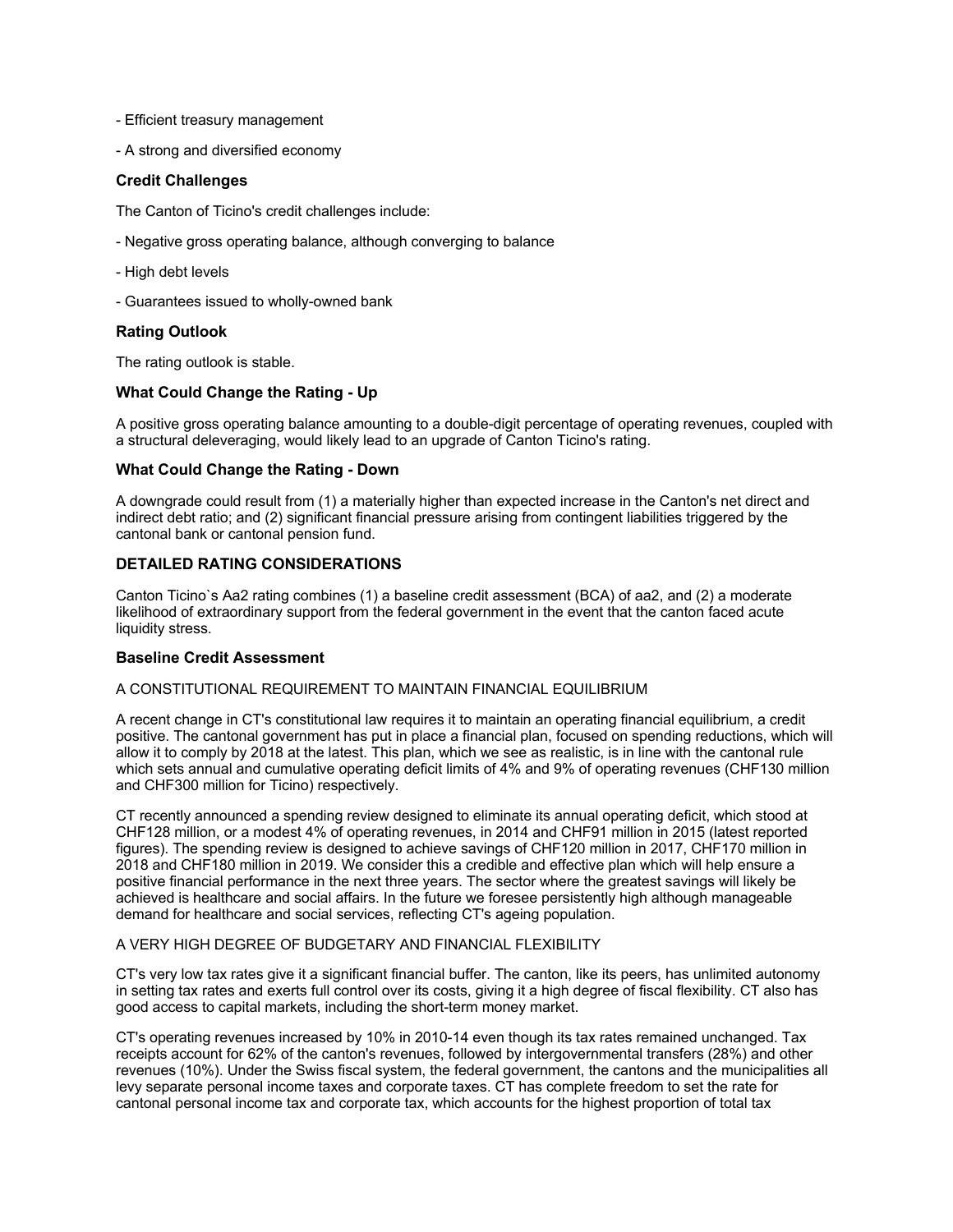#### payments.

General purpose grants account for 56% of CT's intergovernmental transfers. CT also benefits from a robust inter-cantonal revenue equalization system, which ensures a stable annual gross operating balance. Budgetary flexibility is more limited on the expenditure side due to costs associated with the canton's ageing population.

#### EFFICIENT TREASURY MANAGEMENT

CT takes a proactive approach to treasury and debt management. Treasury budgets are carefully planned in advance through the fiscal year. As of 2015, Ticino had access to CHF2.5 billion of uncommitted credit lines with 19 banks and supranational organizations. As of YE2015 the canton had used CHF650 million of shortterm debt. The credit lines are renewable and have a maturity of between 1 week and 12 months.

Cash-on-hand stood at a modest 4% of operating revenues on average in 2011-15, which is low compared to peers. However, we do not consider the low cash position as a challenge due to easy borrowing fostered by Switzerland's current negative interest rates.

Treasury and debt are managed by CT's Department of Finance and Economy (DFE), which is responsible for: (1) Short and long-term funding and (2) Treasury management and short-term financial investments. The DFE can lend besides other public entities, such as its owns participated companies, only to counterparties that have a minimum rating of A3 and are regulated by FINMA, the Swiss financial supervisor.

# A STRONG AND DIVERSIFIED ECONOMY

Ticino is a medium sized canton with a population of about 350,000 and a relatively diversified service-based economy. GDP per-capita is slightly above the national average (102% in 2013-last reported figure), but significantly above the EU28 average (220%). The unemployment rate was 3.8% in 2015, slightly higher than the Swiss average of 3.3%. Located in the southern part of Switzerland, CT shares a border with Lombardy (Baa1 - stable), the wealthiest region of Italy. CT's workforce includes about 62,000 skilled cross-border workers, a number that has increased over the last years. Cantonal GDP is mainly driven by the service industry (71%), followed by manufacturing (27%). Trade, banking and real estate account for the bulk of Ticino`s economic activity, even if banking industry growth has slowed since the financial crisis. More than 70% of CT's workforce is employed in the service industry, where trade, banking and tourism are the dominant sectors. The districts of Lugano and Mendrisio are key international hubs for import and export businesses, a strong source of potential growth. CT has particular strengths in raw material trading and fashion industry logistics, which helps attract skilled workers.

# NEGATIVE GROSS OPERATING BALANCE, ALTHOUGH CONVERGING TO BALANCE

The canton's operating performance has been volatile in the last 5 years, as indicated by a gross operating balance (GOB) ranging from +3.9% of operating revenue in 2011 to -2.8% in 2013. The ratio stood at -1.7% in 2014 and is expected to have improved toward -0.5% in 2015. We expect GOB to become positive as of 2016, and to improve going forward.

In 2014, the canton reported an annual operating deficit of CHF128 million (gross of depreciation), down sharply from CHF178 million the previous year. The mandatory equilibrium requirement in the cantonal constitution should gradually reduce the deficit, allowing CT to reach breakeven in 2018.

#### HIGH DEBT LEVELS

In 2014, CT's net direct and indirect debt (NDID) amounted to CHF3 billion, or 94% of realized operating revenue, which is high compared to national and international peers. This was up from 62% in 2012, reflecting mainly a one-off contribution to the cantonal pension fund.

This level of debt is manageable considering current low interest rates, and the canton's significant financial flexibility. We expect the NDID as a percentage of operating revenues to increase to 103% in 2015 and 106% in 2016 to cover accumulated deficits. NDID as a percentage of operating revenues should decline gradually from 2017-18 as the canton reaches budgetary breakeven. As of YE2014 long-term debt accounted for 71.7% of CT's NDID, followed by short-term (11.6%) and indirect debt (16.7%). In 2014 the indirect debt consists of a financial liability of about CHF440 million with a fixed amortizing schedule aimed at funding up to 85% of the canton's pension obligations by 2051. Its pension liabilities are currently 69% funded.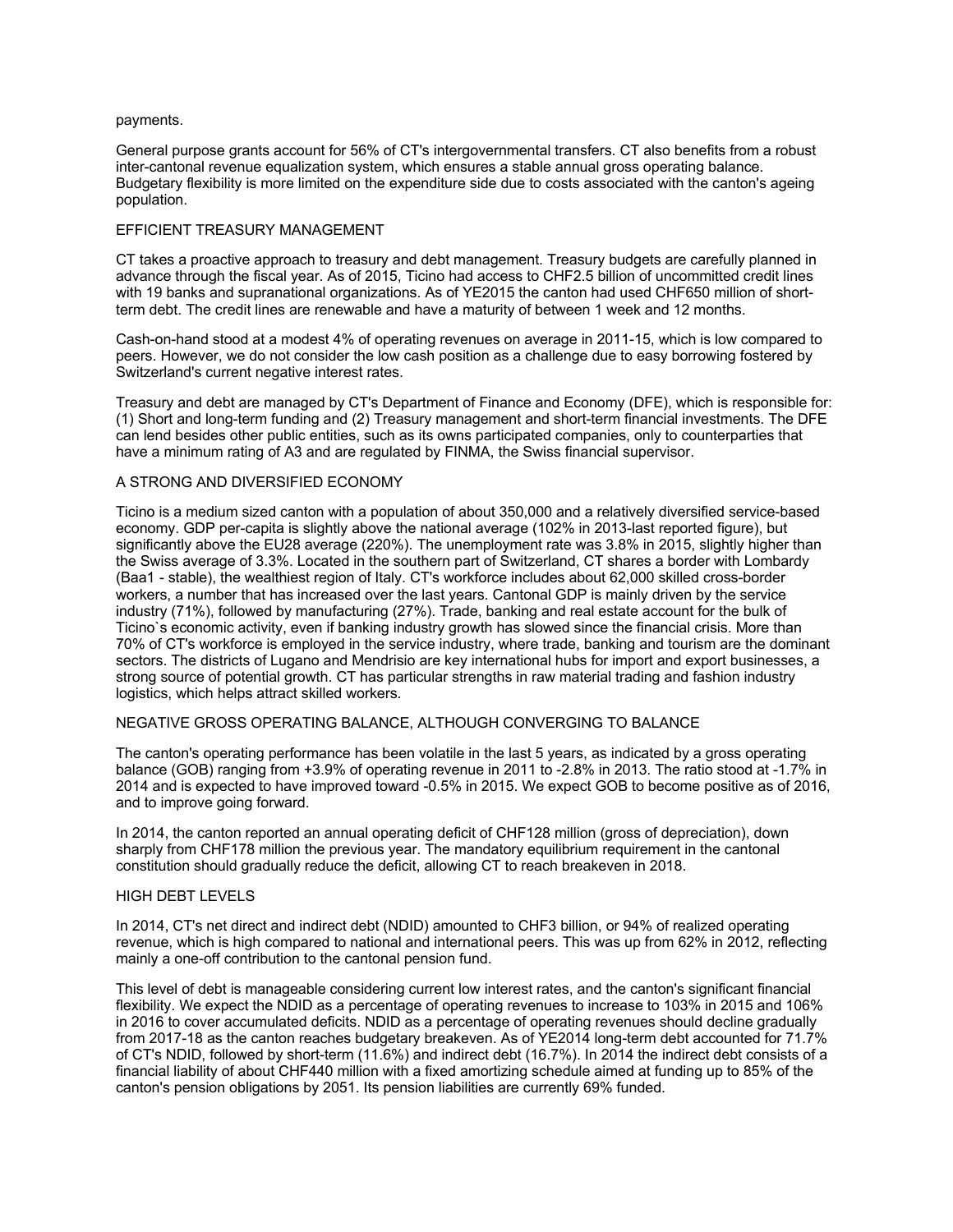#### GUARANTEES ISSUED TO WHOLLY-OWNED BANK

CT owns 100% of Banca Stato and provides a full deficiency guarantee on the bank`s deposits (3.4x cantonal revenues). However, the potential threat posed by Banca Stato is moderate thanks to its low-risk business profile, and the canton is further protected by its good access to the capital markets. Banca Stato is adequately capitalized with a Tier 1 ratio of 14.4% in 2014, in line with national peers.

Banca Stato is an autonomous institution under public law which aims to promote Ticino's economic development through mortgage lending and asset management. The Bank is headquartered in Bellinzona and has 460 employees in four branches and 14 agencies. Its activities cover all the operations of a universal bank. Seventy percent of Banca Stato's revenues are generated through lending. In 2010 the lender increased its private banking business by acquiring a controlling stake in UniCredit (Suisse) Bank (USB), now called Axion SWISS Bank SA, and today fully owned by Banca Stato. The investment was designed to reduce the bank's lending exposure. Although the bank's risk appetite is low, we see some risk from M&A activity. Should the balance sheet of the bank expand, the value of cantonal guarantee will grow proportionally, a credit negative.

# **Extraordinary Support Considerations**

Moody's assigns a moderate probability of extraordinary support from the Swiss Confederation. This reflects Swiss cantons' ample autonomy, and the strongly decentralized relationship between the cantons and Confederation.

# **Output of the Baseline Credit Assessment Scorecard**

In the case of Ticino, the BCA matrix generates an estimated BCA of aa1, 1 notch higher compared to the BCA assigned by the rating committee.

The matrix-generated BCA of aa1 reflects (1) an idiosyncratic risk score of 2 (presented below) on a 1 to 9 scale, where 1 is the strongest relative credit quality and 9 the weakest; and (2) a systemic risk score of Aaa, as reflected in the sovereign bond rating (Aaa stable).

The idiosyncratic risk scorecard and BCA matrix, which generate estimated baseline credit assessments from a set of qualitative and quantitative credit metrics, are tools used by the rating committee in assessing regional and local government credit quality. The credit metrics captured by these tools provide a good statistical gauge of stand-alone credit strength and, in general, higher ratings can be expected among issuers with the highest scorecard-estimated BCAs. Nevertheless, the scorecard-estimated BCAs do not substitute for rating committee judgments regarding individual baseline credit assessments, nor is the scorecard a matrix for automatically assigning or changing these assessments. Scorecard results have limitations in that they are backwardlooking, using historical data, while the assessments are forward-looking opinions of credit strength. Concomitantly, the limited number of variables included in these tools cannot fully capture the breadth and depth of our credit analysis.

# **ABOUT MOODY'S SUB-SOVEREIGN RATINGS**

#### National and Global Scale Ratings

Moody's National Scale Ratings (NSRs) are intended as relative measures of creditworthiness among debt issues and issuers within a country, enabling market participants to better differentiate relative risks. NSRs differ from Moody's global scale ratings in that they are not globally comparable with the full universe of Moody's rated entities, but only with NSRs for other rated debt issues and issuers within the same country. NSRs are designated by a ".nn" country modifier signifying the relevant country, as in ".za" for South Africa. For further information on Moody's approach to national scale ratings, please refer to Moody's Rating Implementation Guidance published in June 2014 entitled "Mapping Moody's National Scale Ratings to Global Scale Ratings."

The Moody's Global Scale rating for issuers and issues allows investors to compare the issuer's/issue's creditworthiness to all others in the world, rather than merely in one country. It incorporates all risks relating to that country, including the potential volatility of the national economy.

#### Baseline Credit Assessment

Baseline credit assessments (BCAs) are opinions of entity's standalone intrinsic strength, absent any extraordinary support from a government. Contractual relationships and any expected ongoing annual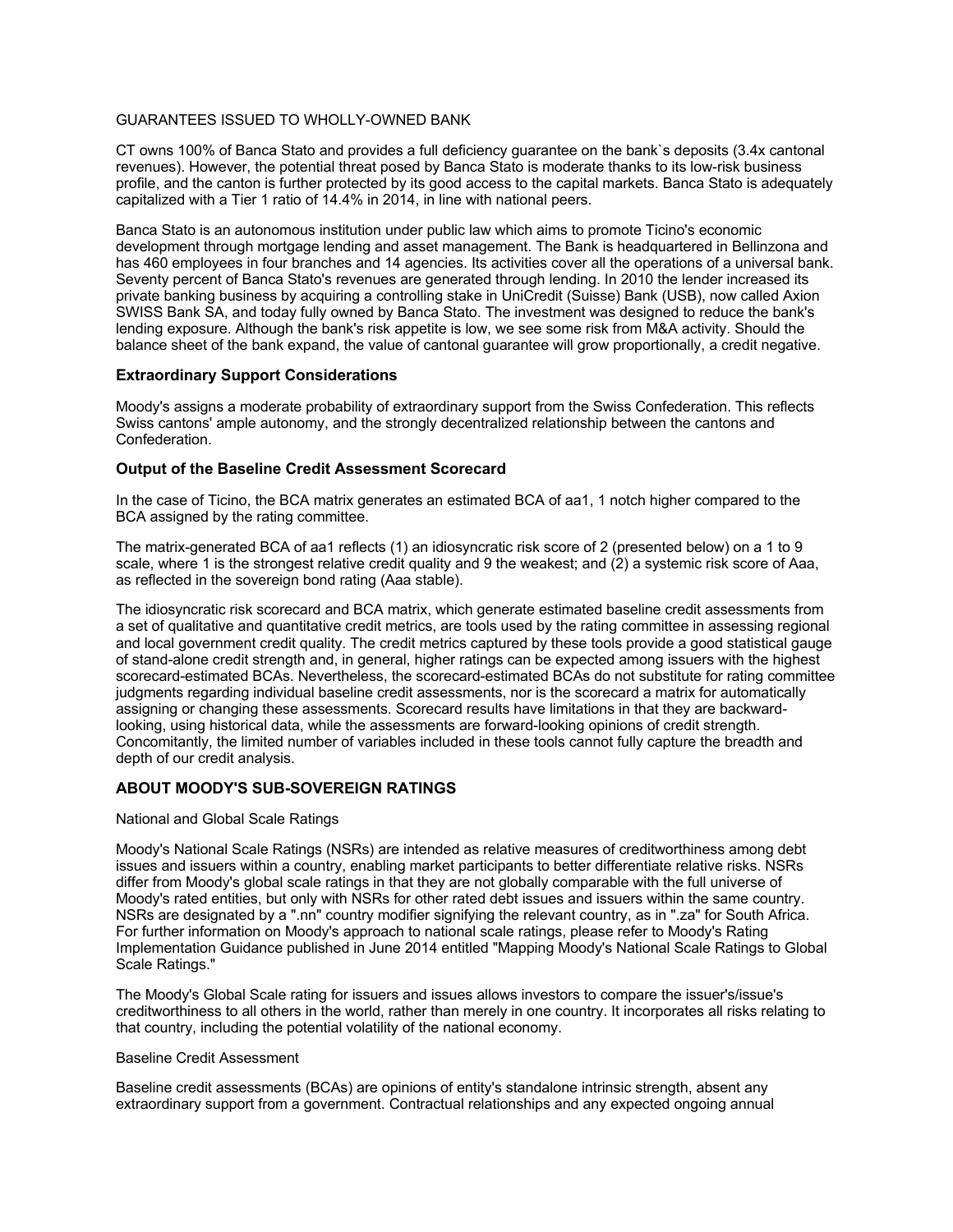subsidies from the government are incorporated in BCAs and, therefore, are considered intrinsic to an issuer's standalone financial strength.

BCAs are expressed on a lower-case alpha-numeric scale that corresponds to the alpha-numeric ratings of the global long-term rating scale.

#### Extraordinary Support

Extraordinary support is defined as action taken by a supporting government to prevent a default by a regional or local government (RLG) and could take different forms, ranging from a formal guarantee to direct cash infusions to facilitating negotiations with lenders to enhance access to needed financing. Extraordinary support is described as either low (0% - 30%), moderate (31% - 50%), strong (51% - 70%), high (71% - 90%) or very high (91% - 100%).

This publication does not announce a credit rating action. For any credit ratings referenced in this publication, please see the ratings tab on the issuer/entity page on [http://www.moodys.com](http://www.moodys.com/) for the most updated credit rating action information and rating history.



© 2016 Moody's Corporation, Moody's Investors Service, Inc., Moody's Analytics, Inc. and/or their licensors and affiliates (collectively, "MOODY'S"). All rights reserved.

CREDIT RATINGS ISSUED BY MOODY'S INVESTORS SERVICE, INC. AND ITS RATINGS AFFILIATES ("MIS") ARE MOODY'S CURRENT OPINIONS OF THE RELATIVE FUTURE CREDIT RISK OF ENTITIES, CREDIT COMMITMENTS, OR DEBT OR DEBT-LIKE SECURITIES, AND CREDIT RATINGS AND RESEARCH PUBLICATIONS PUBLISHED BY MOODY'S ("MOODY'S PUBLICATIONS") MAY INCLUDE MOODY'S CURRENT OPINIONS OF THE RELATIVE FUTURE CREDIT RISK OF ENTITIES, CREDIT COMMITMENTS, OR DEBT OR DEBT-LIKE SECURITIES. MOODY'S DEFINES CREDIT RISK AS THE RISK THAT AN ENTITY MAY NOT MEET ITS CONTRACTUAL, FINANCIAL OBLIGATIONS AS THEY COME DUE AND ANY ESTIMATED FINANCIAL LOSS IN THE EVENT OF DEFAULT. CREDIT RATINGS DO NOT ADDRESS ANY OTHER RISK, INCLUDING BUT NOT LIMITED TO: LIQUIDITY RISK, MARKET VALUE RISK, OR PRICE VOLATILITY. CREDIT RATINGS AND MOODY'S OPINIONS INCLUDED IN MOODY'S PUBLICATIONS ARE NOT STATEMENTS OF CURRENT OR HISTORICAL FACT. MOODY'S PUBLICATIONS MAY ALSO INCLUDE QUANTITATIVE MODEL-BASED ESTIMATES OF CREDIT RISK AND RELATED OPINIONS OR COMMENTARY PUBLISHED BY MOODY'S ANALYTICS, INC. CREDIT RATINGS AND MOODY'S PUBLICATIONS DO NOT CONSTITUTE OR PROVIDE INVESTMENT OR FINANCIAL ADVICE, AND CREDIT RATINGS AND MOODY'S PUBLICATIONS ARE NOT AND DO NOT PROVIDE RECOMMENDATIONS TO PURCHASE, SELL, OR HOLD PARTICULAR SECURITIES. NEITHER CREDIT RATINGS NOR MOODY'S PUBLICATIONS COMMENT ON THE SUITABILITY OF AN INVESTMENT FOR ANY PARTICULAR INVESTOR. MOODY'S ISSUES ITS CREDIT RATINGS AND PUBLISHES MOODY'S PUBLICATIONS WITH THE EXPECTATION AND UNDERSTANDING THAT EACH INVESTOR WILL, WITH DUE CARE, MAKE ITS OWN STUDY AND EVALUATION OF EACH SECURITY THAT IS UNDER CONSIDERATION FOR PURCHASE, HOLDING, OR SALE.

MOODY'S CREDIT RATINGS AND MOODY'S PUBLICATIONS ARE NOT INTENDED FOR USE BY RETAIL INVESTORS AND IT WOULD BE RECKLESS FOR RETAIL INVESTORS TO CONSIDER MOODY'S CREDIT RATINGS OR MOODY'S PUBLICATIONS IN MAKING ANY INVESTMENT DECISION. IF IN DOUBT YOU SHOULD CONTACT YOUR FINANCIAL OR OTHER PROFESSIONAL ADVISER.

ALL INFORMATION CONTAINED HEREIN IS PROTECTED BY LAW, INCLUDING BUT NOT LIMITED TO, COPYRIGHT LAW, AND NONE OF SUCH INFORMATION MAY BE COPIED OR OTHERWISE REPRODUCED, REPACKAGED, FURTHER TRANSMITTED, TRANSFERRED, DISSEMINATED, REDISTRIBUTED OR RESOLD, OR STORED FOR SUBSEQUENT USE FOR ANY SUCH PURPOSE, IN WHOLE OR IN PART, IN ANY FORM OR MANNER OR BY ANY MEANS WHATSOEVER, BY ANY PERSON WITHOUT MOODY'S PRIOR WRITTEN CONSENT.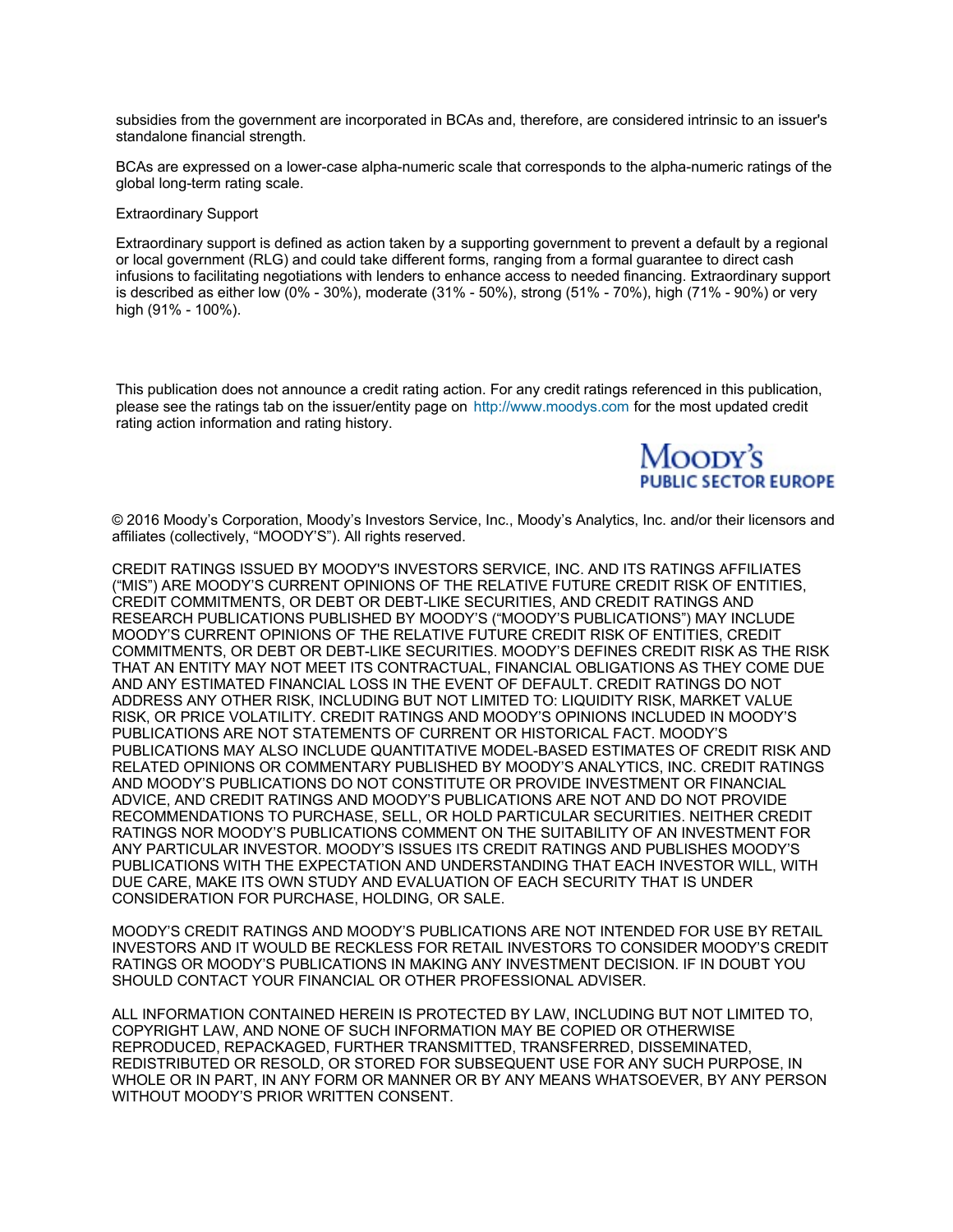All information contained herein is obtained by MOODY'S from sources believed by it to be accurate and reliable. Because of the possibility of human or mechanical error as well as other factors, however, all information contained herein is provided "AS IS" without warranty of any kind. MOODY'S adopts all necessary measures so that the information it uses in assigning a credit rating is of sufficient quality and from sources MOODY'S considers to be reliable including, when appropriate, independent third-party sources. However, MOODY'S is not an auditor and cannot in every instance independently verify or validate information received in the rating process or in preparing the Moody's Publications.

To the extent permitted by law, MOODY'S and its directors, officers, employees, agents, representatives, licensors and suppliers disclaim liability to any person or entity for any indirect, special, consequential, or incidental losses or damages whatsoever arising from or in connection with the information contained herein or the use of or inability to use any such information, even if MOODY'S or any of its directors, officers, employees, agents, representatives, licensors or suppliers is advised in advance of the possibility of such losses or damages, including but not limited to: (a) any loss of present or prospective profits or (b) any loss or damage arising where the relevant financial instrument is not the subject of a particular credit rating assigned by MOODY'S.

To the extent permitted by law, MOODY'S and its directors, officers, employees, agents, representatives, licensors and suppliers disclaim liability for any direct or compensatory losses or damages caused to any person or entity, including but not limited to by any negligence (but excluding fraud, willful misconduct or any other type of liability that, for the avoidance of doubt, by law cannot be excluded) on the part of, or any contingency within or beyond the control of, MOODY'S or any of its directors, officers, employees, agents, representatives, licensors or suppliers, arising from or in connection with the information contained herein or the use of or inability to use any such information.

NO WARRANTY, EXPRESS OR IMPLIED, AS TO THE ACCURACY, TIMELINESS, COMPLETENESS, MERCHANTABILITY OR FITNESS FOR ANY PARTICULAR PURPOSE OF ANY SUCH RATING OR OTHER OPINION OR INFORMATION IS GIVEN OR MADE BY MOODY'S IN ANY FORM OR MANNER WHATSOEVER.

Moody's Investors Service, Inc., a wholly-owned credit rating agency subsidiary of Moody's Corporation ("MCO"), hereby discloses that most issuers of debt securities (including corporate and municipal bonds, debentures, notes and commercial paper) and preferred stock rated by Moody's Investors Service, Inc. have, prior to assignment of any rating, agreed to pay to Moody's Investors Service, Inc. for appraisal and rating services rendered by it fees ranging from \$1,500 to approximately \$2,500,000. MCO and MIS also maintain policies and procedures to address the independence of MIS's ratings and rating processes. Information regarding certain affiliations that may exist between directors of MCO and rated entities, and between entities who hold ratings from MIS and have also publicly reported to the SEC an ownership interest in MCO of more than 5%, is posted annually at www.moodys.com under the heading "Investor Relations — Corporate Governance — Director and Shareholder Affiliation Policy."

For Australia only: Any publication into Australia of this document is pursuant to the Australian Financial Services License of MOODY'S affiliate, Moody's Investors Service Pty Limited ABN 61 003 399 657AFSL 336969 and/or Moody's Analytics Australia Pty Ltd ABN 94 105 136 972 AFSL 383569 (as applicable). This document is intended to be provided only to "wholesale clients" within the meaning of section 761G of the Corporations Act 2001. By continuing to access this document from within Australia, you represent to MOODY'S that you are, or are accessing the document as a representative of, a "wholesale client" and that neither you nor the entity you represent will directly or indirectly disseminate this document or its contents to "retail clients" within the meaning of section 761G of the Corporations Act 2001. MOODY'S credit rating is an opinion as to the creditworthiness of a debt obligation of the issuer, not on the equity securities of the issuer or any form of security that is available to retail clients. It would be dangerous for "retail clients" to make any investment decision based on MOODY'S credit rating. If in doubt you should contact your financial or other professional adviser.

For Japan only: MOODY'S Japan K.K. ("MJKK") is a wholly-owned credit rating agency subsidiary of MOODY'S Group Japan G.K., which is wholly-owned by Moody's Overseas Holdings Inc., a wholly-owned subsidiary of MCO. Moody's SF Japan K.K. ("MSFJ") is a wholly-owned credit rating agency subsidiary of MJKK. MSFJ is not a Nationally Recognized Statistical Rating Organization ("NRSRO"). Therefore, credit ratings assigned by MSFJ are Non-NRSRO Credit Ratings. Non-NRSRO Credit Ratings are assigned by an entity that is not a NRSRO and, consequently, the rated obligation will not qualify for certain types of treatment under U.S. laws. MJKK and MSFJ are credit rating agencies registered with the Japan Financial Services Agency and their